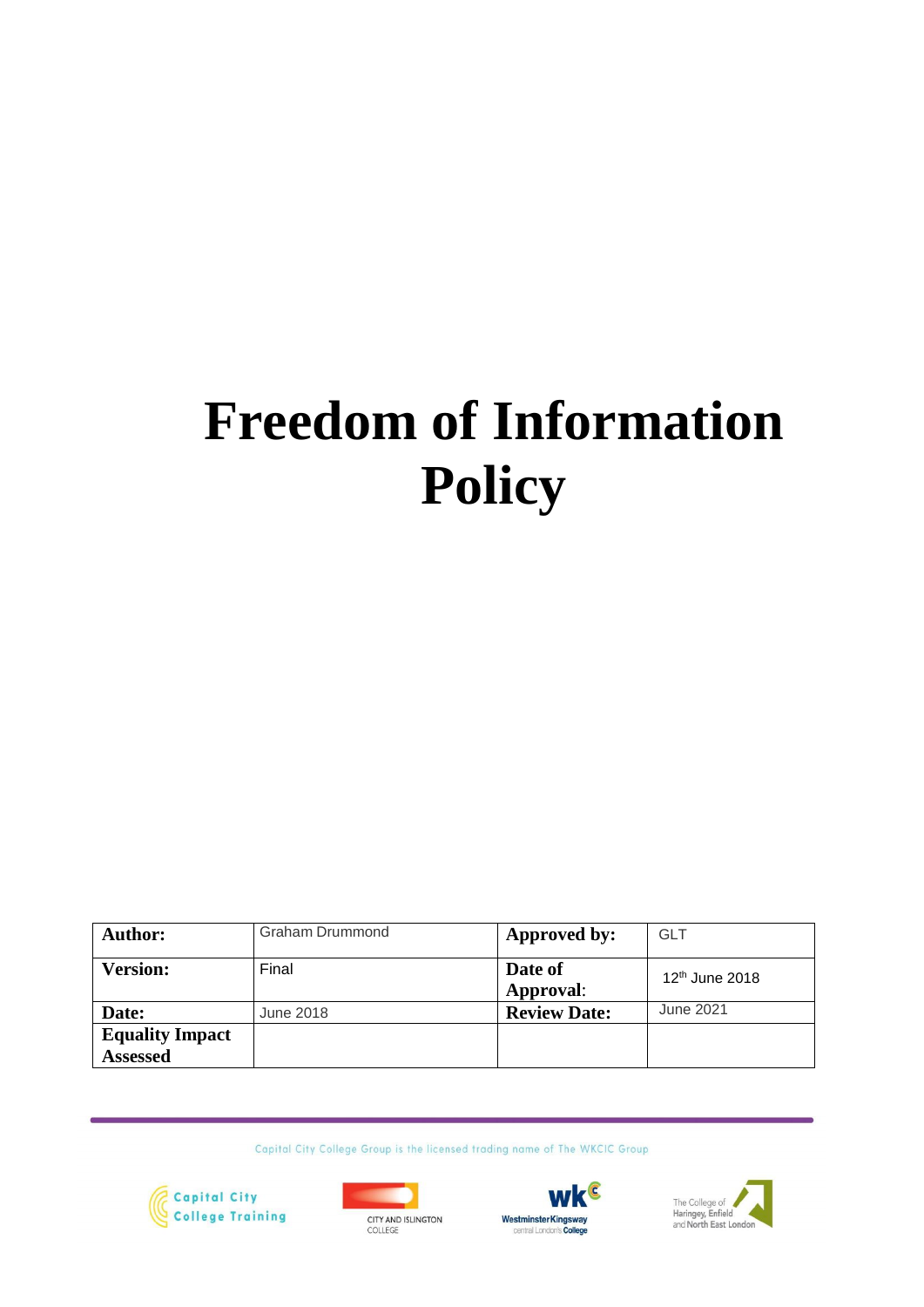#### **Freedom of Information**

#### **Introduction to the Publication Scheme**

The Freedom of Information Act 2000 is intended to promote a culture of openness and accountability amongst public authorities by providing people with rights of access to the information held by them. It is expected that these rights will facilitate better public understanding of how public authorities carry out their duties, why they make the decisions they do and how they spend public money. Further Education Institutions fall within the definition of public authority.

Under section 19 of the Act public authorities have a duty to adopt and maintain a publication scheme, to publish information in accordance with its scheme, and from time to time, to review its publication.

Capital City College Group has adopted the Information Commissioners' Model Publication Scheme for Further Education Institutions. The scheme covers the following classes of information:

- Governance
- Financial Resources
- Human Resources
- Physical Resources
- Student Administration and Support
- Information Services
- Teaching and Learning
- External Relations

#### **Access to Information**

The information included in Capital City College Group's publication scheme is provided below.

#### **Copyright**

Please be aware that nearly all of the information made available in the publication scheme is copyright of the Capital City College Group. None of the material may be altered to any degree without the Group's written consent. Information may be reproduced, either by downloading or copying, by individuals only and for their own personal use.

The Group has taken reasonable care to ensure that the information published on this website is accurate at the time of publication or latest modification. However, the Group gives no warranty or representation as to the quality, accuracy or completeness of the information.

The Group does not accept any liability for information, content or any action resulting from third party sites where those sites were accessed through links within the Group's own website.

#### **How to make a Freedom of Information Request**

Please write to:

Freedom of Information Officer Capital City College Group Regent's Park Centre Longford Street London NW1 3HB

or contact us by e-mail using our **online contact form.** 

N.B. There may be a charge for the Group responding to your request, which will reflect the administrative costs of accessing and providing the requested information. If applicable, the Group will not release the information until any fee has been received. The Group also reserves the right not to release information if responding to the request takes up too much staff time. Those who make requests for information must also give their name and address and / or who they work for / represent. Responses will be not be provided to requests made using generic email addresses.

#### **Complaints**

If you are not satisfied with the way in which the Group has dealt with your FOI request please contact the Group's FOI Officer. If you are still not satisfied after making a formal complaint to the FOI Officer you may wish to refer your complaint to the person appointed by the government to oversee the Act at the following address.

Information Commissioner Wycliffe House Water Lane Wilmslow **Cheshire** SK9 5AF

[www.informationcommissioner.gov.uk](http://www.informationcommissioner.gov.uk/)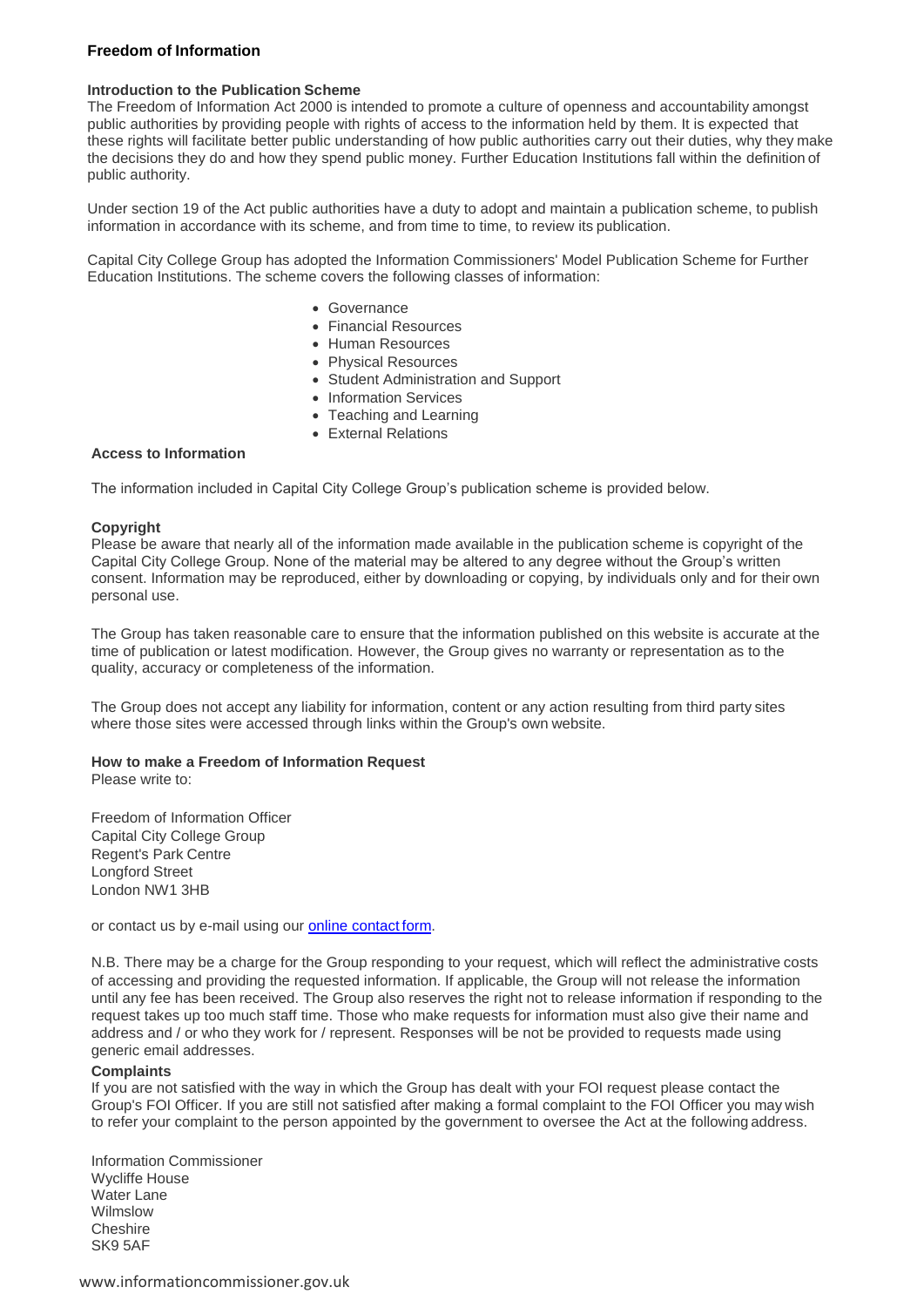







# **Freedom of Information Act 2000 Publication**

#### **Scheme**

#### **Main categories**

Eight main groups (and the classes within them) form the Publication Scheme for the Group.

The main groups and classes of information in the publication scheme are as follows:

#### **1.0 Governance**

This section covers information relating to the way the institution is governed and how decisions are made. It includes information on the legal status of the institution, which individual member of staff or group within the organisation is responsible for specific functions and where they fit in the overall structure of the organisation. In some instances information from committee minutes will be exempt from disclosure where it contains personal information; information that may damage the commercial interests of the institution or that may threaten the health and safety of specific individuals.

- 1.1 Legal framework
- 1.2 How the institution is organised?
- 1.3 Information on the institutional
- 1.4 Management Structure

# **2.0 Financial Resources**

This section covers information on the institution's strategy and management of financial resources. The Finance Division provides accounting, procurement and contracting services, helping to make best use of resources and fulfilling statutory responsibilities. Information that may damage the institution's commercial interests will be excluded from publication.

- 2.1 Finance
- 2.2 Resource Planning

# **3.0 Human Resources**

This section covers information on the institution's strategy and management of human resources, rather than information relating to individual members of staff which is exempt from disclosure as personal information. The information available covers personnel policies and procedures (including terms and conditions of service including all current versions of the information specified in each class)

- 3.1 Employment and employee relations
- 3.2 Equal Opportunities/Diversity
- 3.3 Human Resources Strategy
- 3.4 Staff Development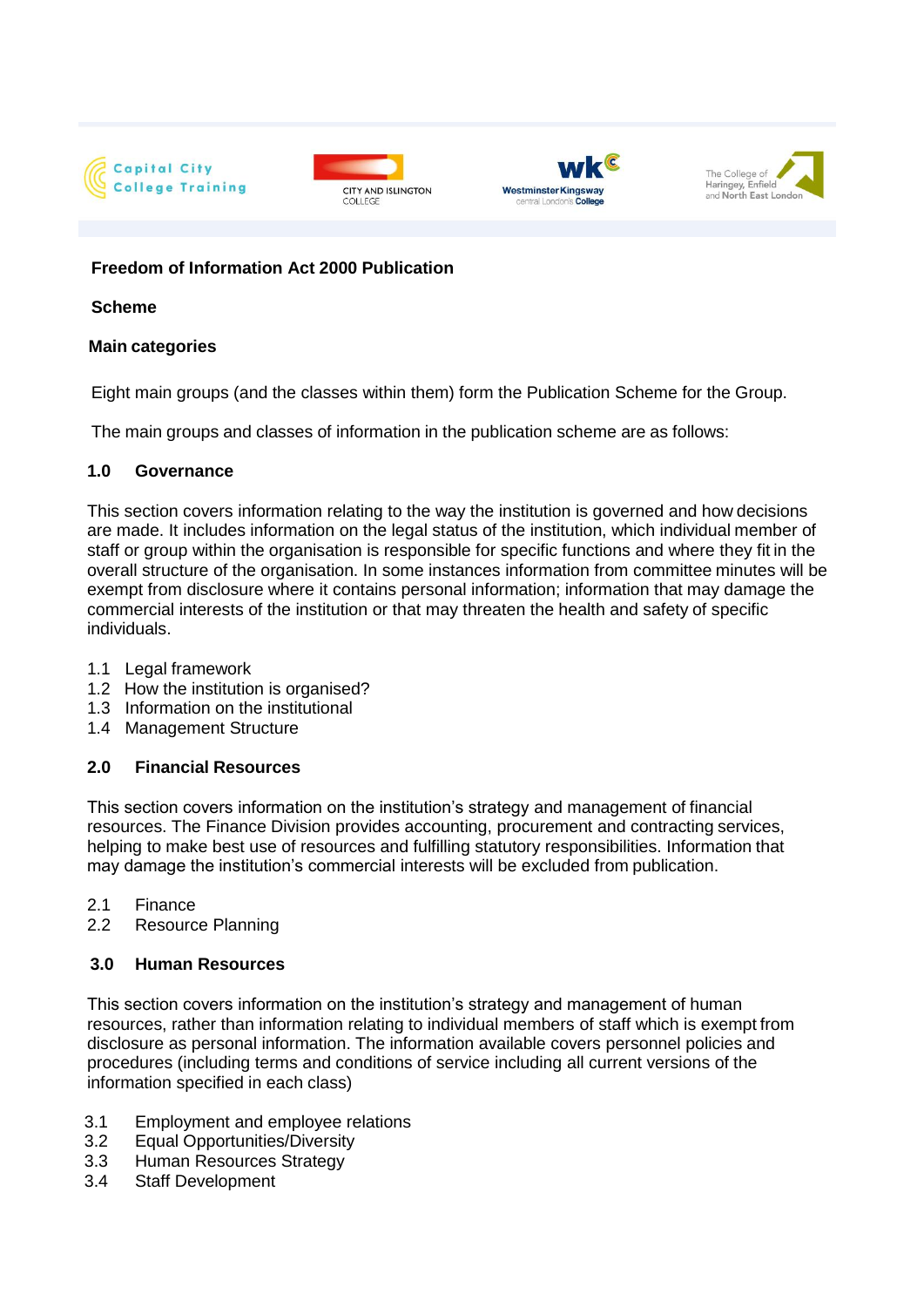### **4.0 Physical Resources**

Institutions are often substantial land and property owners in their own right. Classes in this section cover information at a strategic level relating to the institution's management of its physical resources. Information that provides specific details of the institution's future plans to alter its estate (e.g proposals to purchase additional property) may be exempt from disclosure where such disclosure would damage the institution's commercial interests.

#### 4.1 Estates

#### **5.0 Student Administration and Support**

This section contains information on how the institution manages the administration and progression of their students from admission to course completion, including student support services. Information available within this section does not include specific student personal details, by virtue of being personal information.

- 5.1 Information on student admission, progression and completion
- 5.2 Student accommodation
- 5.3 Student administration
- 5.4 Student admission and enrolment
- 5.5 Student discipline
- 5.6 Student learning support services
- 5.7 Student liaison
- 5.8 Student policies
- 5.9 Student welfare
- 5.10 Student Associations and Activities

# **6.0 Information Services**

This section covers those functions within the institution that provide access to information to the student body and both academic and administrative staff. These include libraries, computing services and information support services.

Such functions may be managed separately from each other, or in various combinations. These services routinely explain their facilities (and the conditions of their use) to students, staff and the general public, and it is information of this nature that is included within this section. Information services inevitably hold large quantities of personal data that are exempt from general disclosure.

- 6.1 Availability and conditions of use of facilities
- 6.2 Mission statements and related documents
- 6.3 Policies with regard to data and information
- 6.4 Procurement and disposal policies

# **7.0 Teaching and Learning**

This section contains information regarding the management of teaching and learning within the institution including mechanisms for reviewing and ensuring the quality of teaching provided.

- 7.1 Academic year dates
- 7.2 Further course information
- 7.3 Information on internal procedures for assuring academic quality and standards